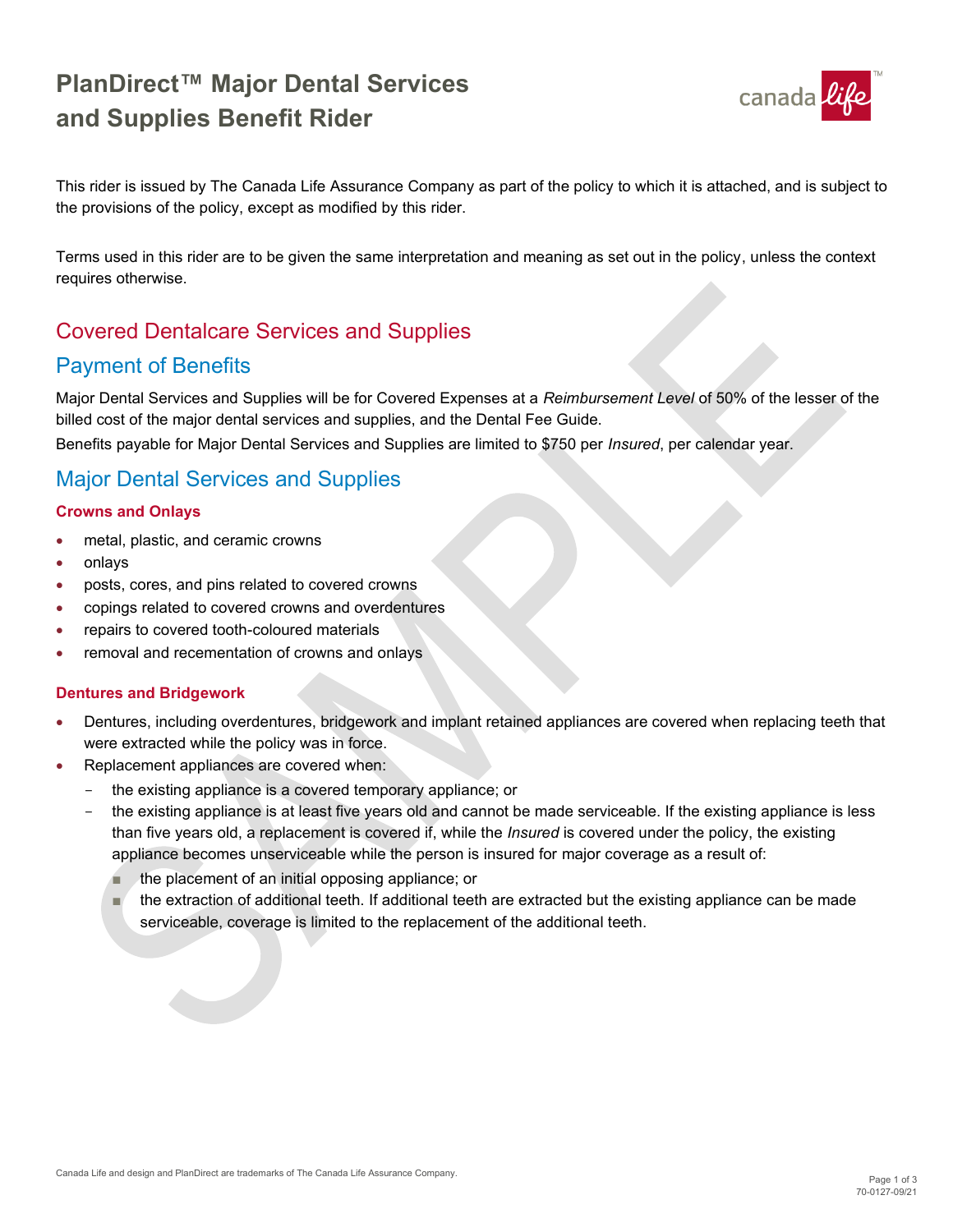# **PlanDirect™ Major Dental Services and Supplies Benefit Rider**



#### **Denture-related Surgery**

The following denture-related surgical services for remodelling and recontouring oral tissues are covered:

- remodelling, excision, removal, reduction, or augmentation of the alveolar bone;
- remodelling of the flooring of the mouth;
- vestibuloplasty;
- reconstruction of the alveolar ridge;
- extensions of mucous folds; and
- related surgical grafts.

#### **Appliance Maintenance**

The following services are covered after the three-month post-insertion care period has elapsed:

- denture remakes:
- denture adjustments;
- denture repairs and additions, tissue conditioning and resetting of denture teeth;
- repairs to bridgework;
- removal and recementation of bridgework;
- removal of implant-retained prostheses for repair; and
- reinsertion of implant-retained prostheses.

### **Limitations**

Benefits are not payable within the first three months starting on the *Effective Date* of the policy and ending on the last day of the third month following the *Effective Date*. This limitation only applies when this rider is added to the Core and Core Plus plan options.

Benefits payable for covered Major Dental Services and Supplies are further limited as set out below:

- crowns on molars are limited to the cost of metal crowns;
- complicated crowns are limited to the cost of standard crowns;
- tooth-coloured onlays on molars are limited to the cost of metal onlays;
- crowns or onlays, provided when a tooth could have been adequately restored using other procedures, are limited to the cost of fillings;
- inlays are limited to the cost of fillings;
- replacement crowns and onlays are covered when the existing restoration is at least 5 years old and cannot be made serviceable;
- denture remakes are limited to once every 3 years.

## **Exceptions**

No benefits will be paid for the following:

- Services and supplies associated with:
	- congenital defects on developmental malformations in *Insureds* 19 years of age or older;
	- temperomandibular joint disorders;
	- vertical dimension correction; or
	- myofacial pain.